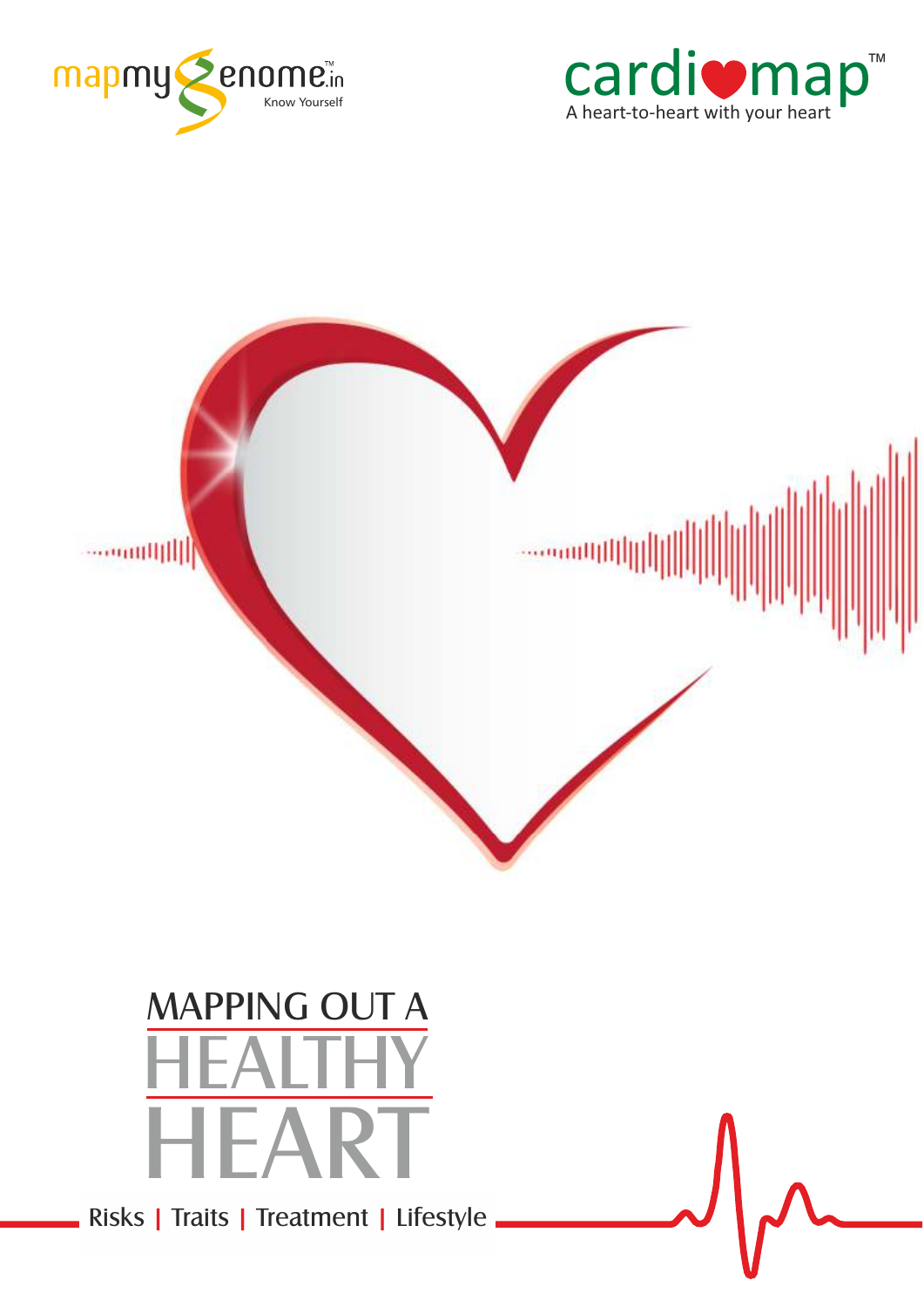## About Cardioman™

Genes play a significant role in cardiovascular and diabetic health. Cardiomap" is a revolutionary new development that can give you a genetics-based cardiac risk profile.

At Mapmygenome, India's pioneering genomics company, we extract your DNA from your saliva / blood sample, decode and analyze it, and generate your genetics-based health profile through Cardiomap".

 $Cardiomao<sup>m</sup>$  predicts your genetic predisposition to a wide spectrum of CVDs and diabetes, several key associated risk factors, treatment options, and lifestyle changes.

## Cardiovascular Diseases and Diabetes

Cardiovascular diseases (CVDs) and diabetes account for the most number of deaths due to diseases worldwide. They also rank among the most preventable diseases. In terms of treatment too, they have a range of options. When detected early, the results from changes in lifestyle and medication can be life-saving.

With growing awareness, many are developing a healthy lifestyle at a younger age. Where there is a family history of CVD or diabetes, people ensure regular medical checkups along with a fitness routine. However, the actual risk remains unknown for each individual and many cases remain undetected until it is too late.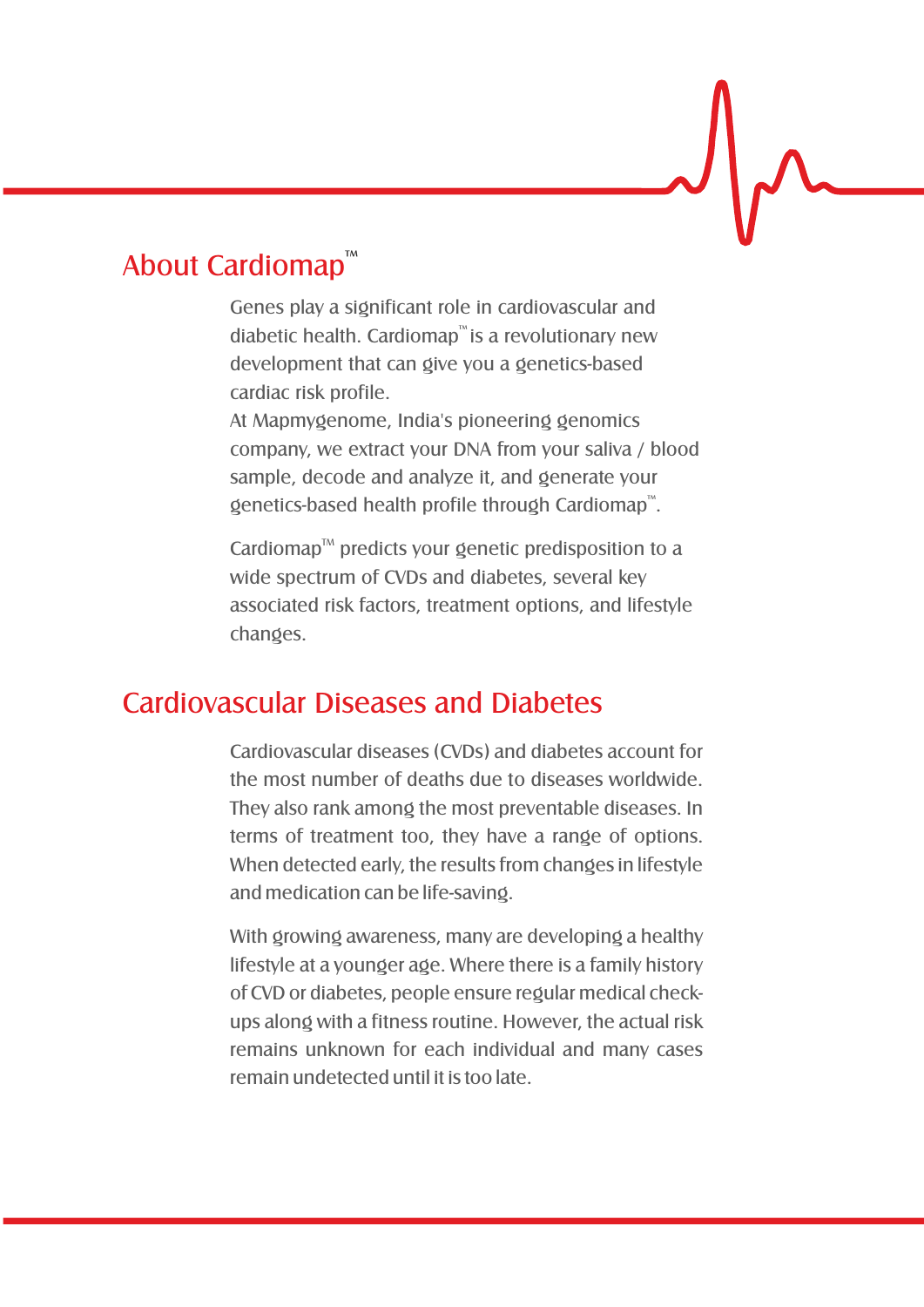### Bridging the Gap between Healthcare and Personal Health

Personal Genomics is the next major medical paradigm, allowing early detection, prevention, and the most suitable treatment.

Doctors can use insights from:

- Risk to CVDs and diabetes to ensure early detection
- Predisposition to traits and other associated risk factors to prevent CVDs
- Drug responses to choose the best treatment option
- Lifestyle data to recommend nutrition, fitness, and other lifestyle changes

### Prevention and Cure with Cardiomap™



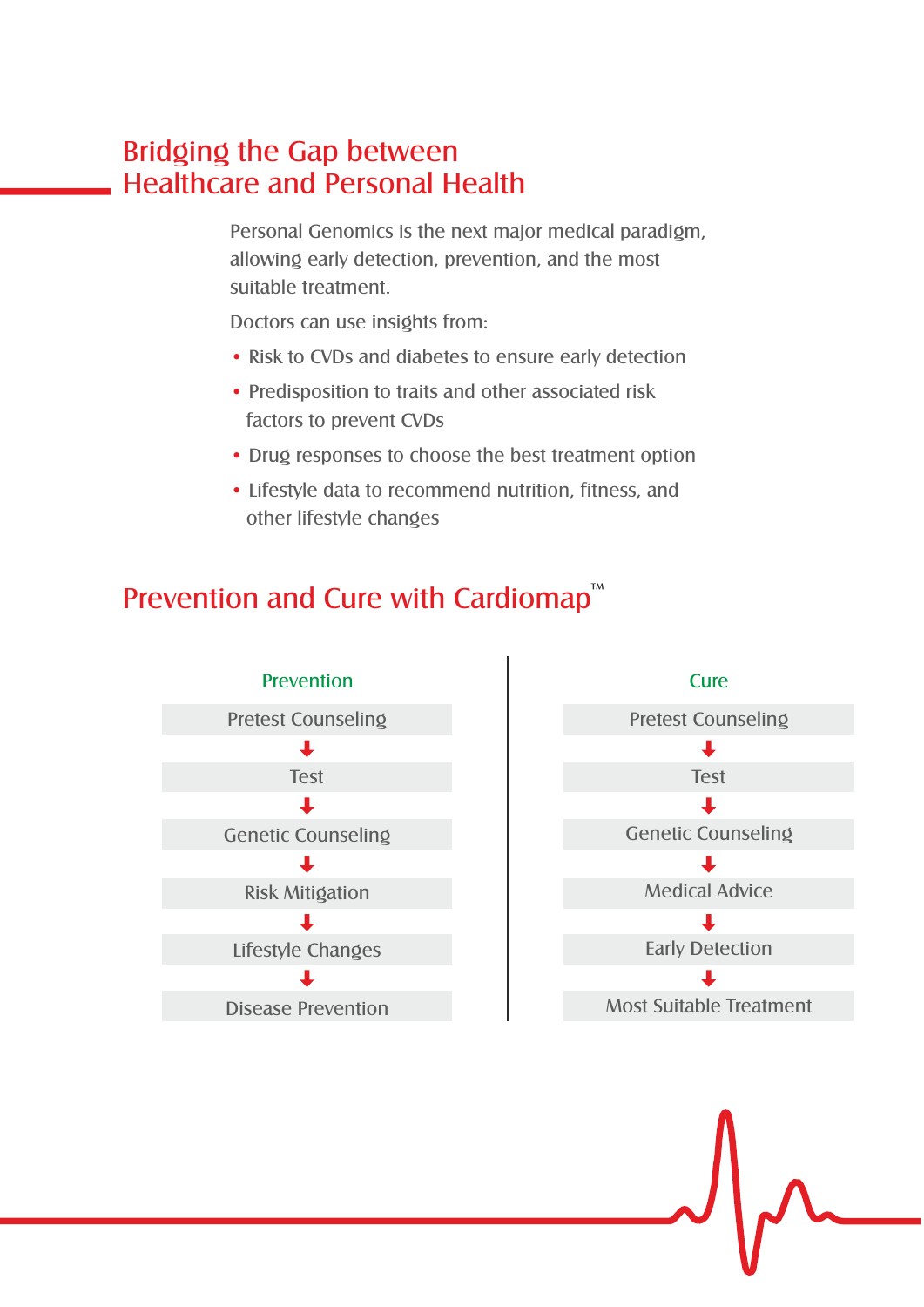## Cardiomap<sup>™</sup> Conditions Covered

### **CVDs**

Atrial fibrillation | Sudden cardiac arrest Myocardial infarction | Coronary heart disease Heart failure | Stroke | Hypertrophic cardiomyopathy

#### **METABOLIC DISORDERS**

Type I diabetes | Type II diabetes

#### **TRAITS**

Adiponectin levels | Homocysteine levels QT interval

#### **BLOOD PRESSURE**

Hypertension

#### **LIPID LEVELS**

LDL - Cholesterol levels | HDL - Cholesterol levels Triølvcerides | Obesity

#### **DRUG RESPONSES**

Atorvastatin | Pravastatin | Simvastatin Metformin | Warfarin | Clopidogrel

#### **LIFESTYLE**

Alcohol dependence | Alcohol flush reaction Nicotine dependence | Diet pattern | Fitness gene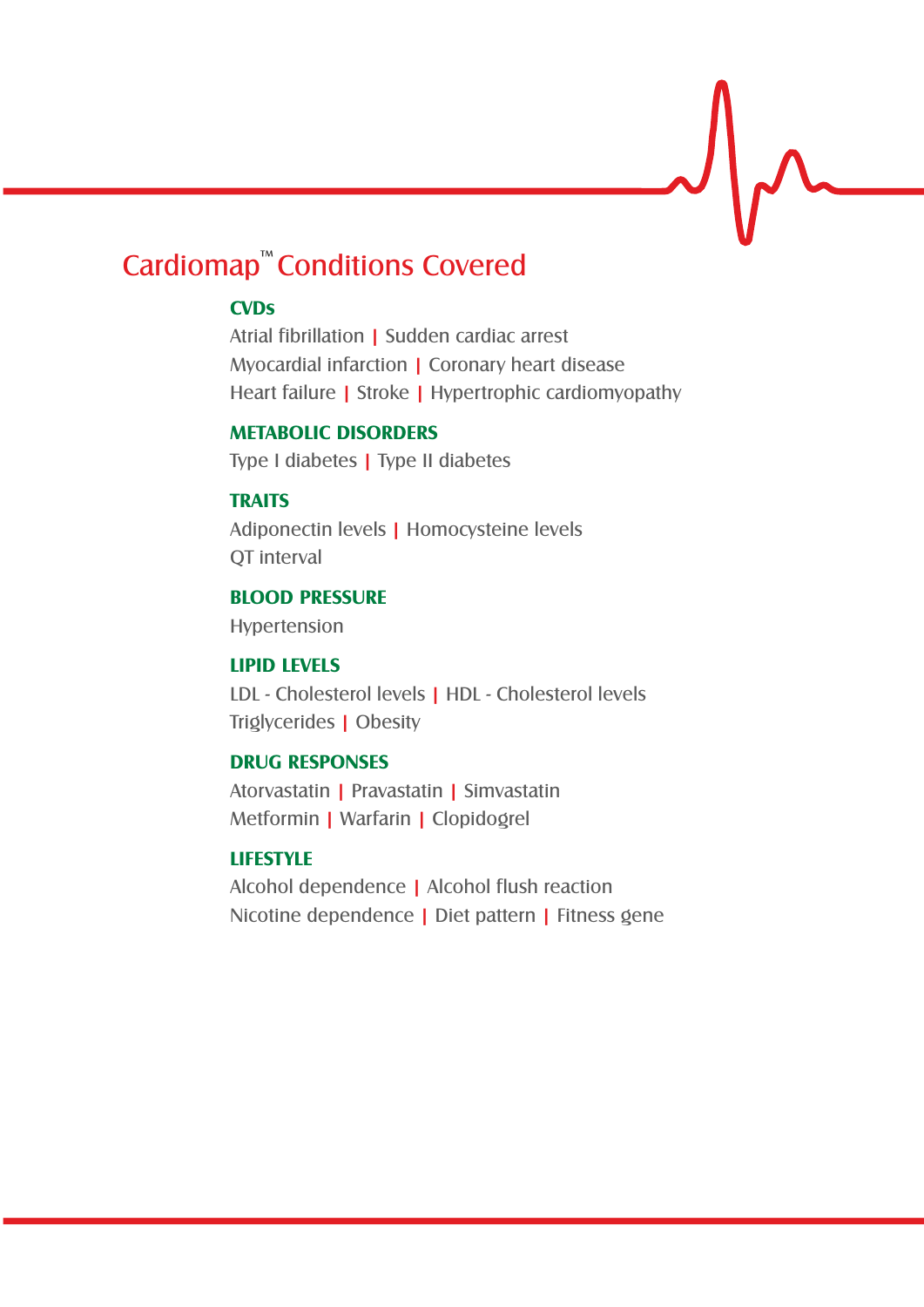### Precaution is Better than Cure

#### Personal Genomics Test for you

Personal genomics is the branch of genomics that screens your DNA for denetic markers or mutations that predispose you to risks from various diseases, traits, lifestyle tendencies and response to drugs covered by the test. Every disease has a genetic component and environmental factors that include lifestyle, diet, exercise etc. The molecular genetic test is based on the study of SNP (Single Nucleotide Polymorphisms) which are genetic sites that vary between individuals with an incidence equal to or higher than 1%. Personal genomics helps us unravel the major genetic component which will help you to modulate your lifestyle in a manner that reduces your chances of developing a predictive disease in the future.

## How Cardiomap<sup>™</sup> Helps You

Cardiomap" will illuminate your risk score for predisposition to most common cardiovascular diseases (arteriosclerosis, atrial fibrillation, coronary heart disease, heart attack, stroke etc.), the risk regarding obesity and imbalances in lipid metabolism, and thereby, the probability of passing on the same to your children.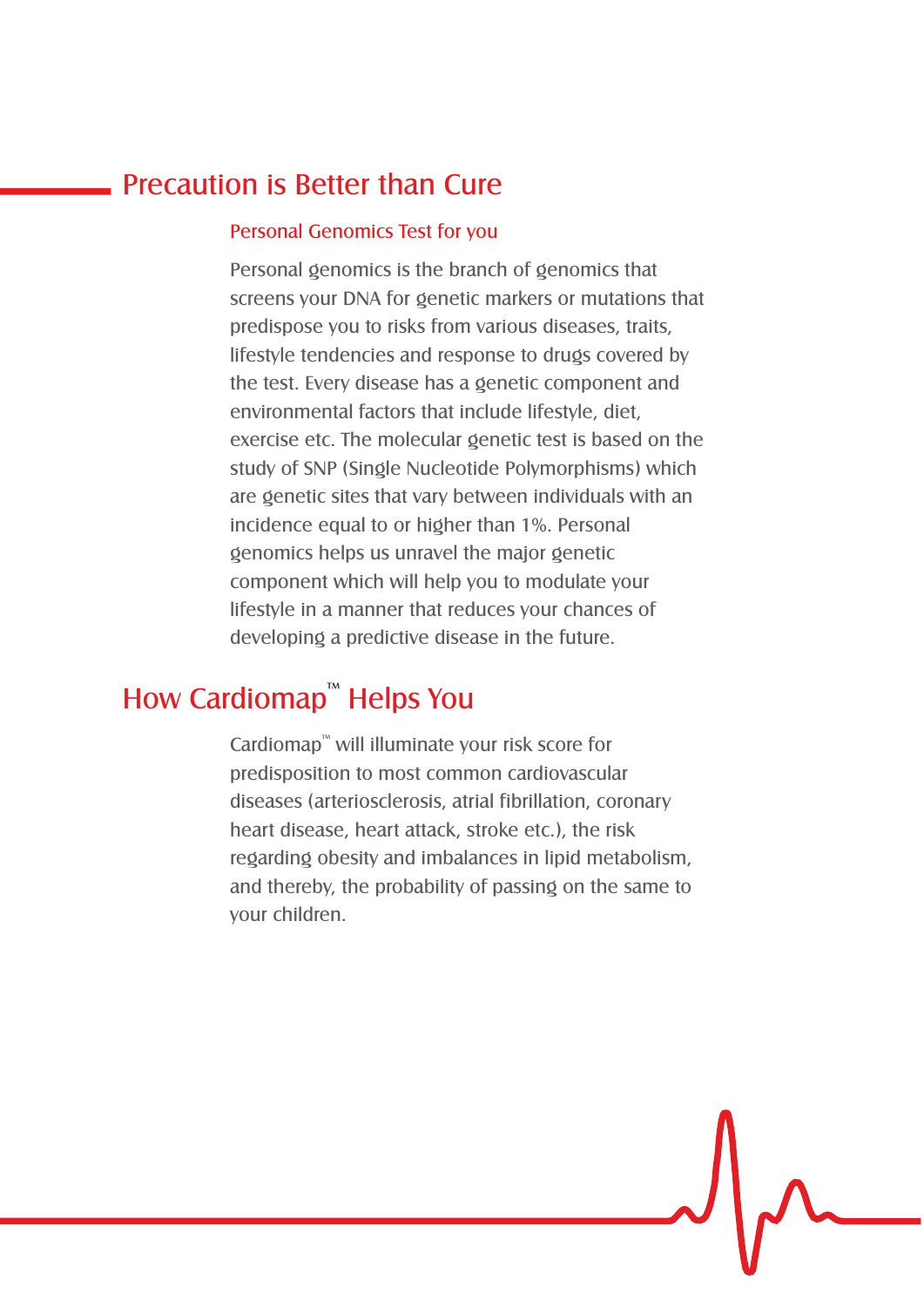### Scope of the Test

Our tests determine whether you have the lower risk allele (the wild type allele found in the general population) or the higher risk allele (variant allele). Based on your unique results, we can advise you on how to create your own individual plan for cardiac disease prevention. You can then take steps to reduce your risk of heart disease and subsequent illnesses such as angina, heart attack and stroke.

So, stay ahead by understanding your health risks. Change your lifestyle to suit what's in your DNA and live a better life.

### Major Genes Involved in the Study

Risk factors covered and their associated genes:

- Stroke HDAC9, NINJ2, PITX2 RPL36AP23
- Coronary heart disease SMAD3, CDKN2BAS, PSRC1, CDH13
- Myocardial infarction UBA52P6 DMRTA1, MIA3, CDKN2BAS
- Sudden cardiac arrest BAZ2B
- QT interval NOS1AP
- Hypertension RPL39P10 CHRM3, STK39, CSK, STK39
- Homocysteine MTHFR
- Heart failure USP3, TBC1D4
- Atrial fibrillation ZFHX3, KCNN3, LOC729065
- Obesity MC4R
- Diabetes type I PTPN22, HLA-DQA1, IGF2;INS-IGF2, CTRB2 -CTRB1, IFIH1
- Diabetes type II TCF7L2, CDKAL1, PPARG, RPL9P23 API5
- Cholesterol level LDL (APOC1, APOB), HDL (TBL2, NUTF2), Triglycerides (ZNF259)
- Treatment options like Atorvastatin (KIF6), Pravastatin (KIF6), Simvastatin (SLCO1B1), Metformin (ATM), Clopidogrel (CYP2C19), Bucindolol (ADRB1), Metoprolol (ADRB1)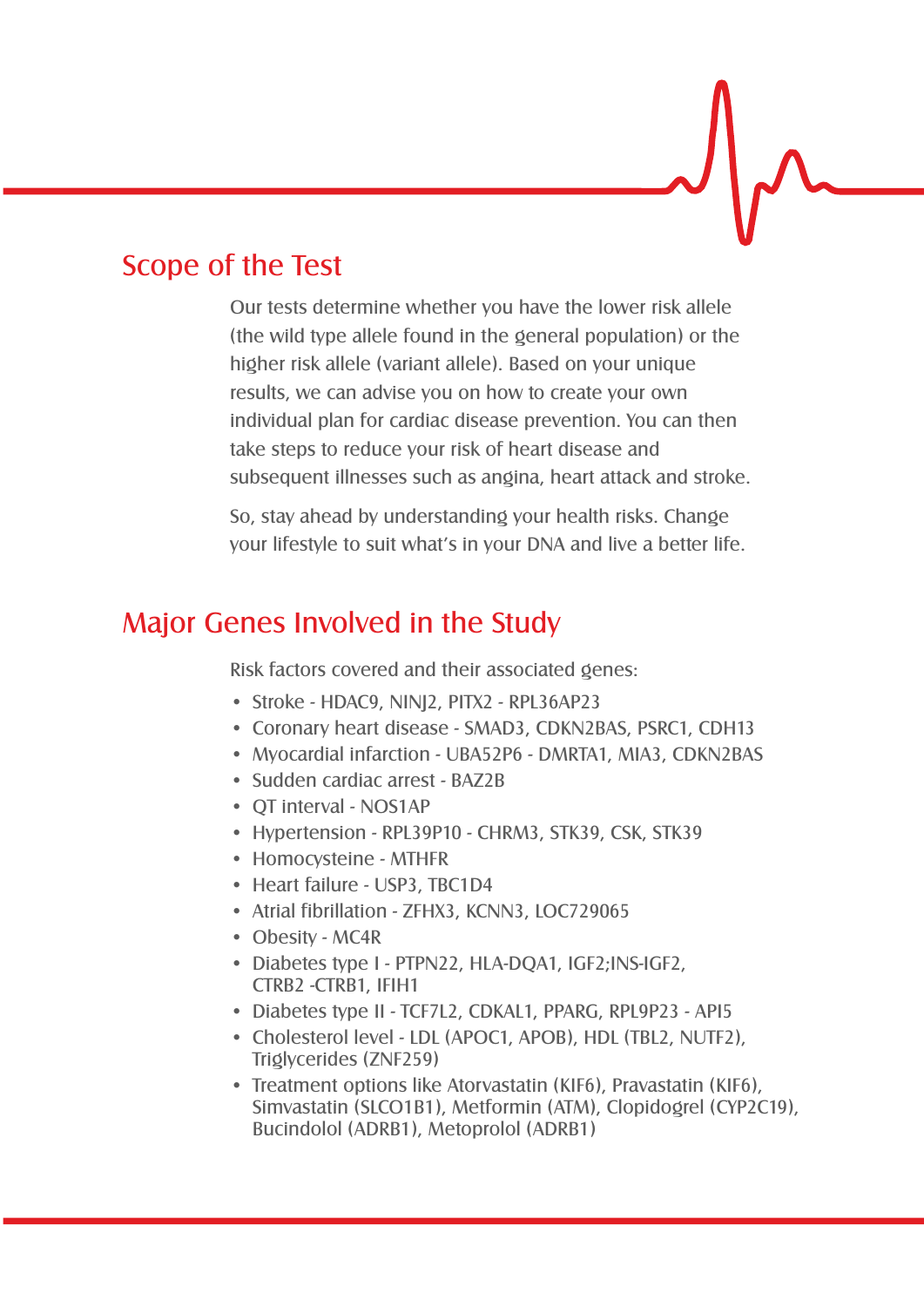For each condition, we screen for an associated panel of mutations or SNPs. We select our panel of SNPs from genome-wide association studies, candidate gene studies and disease pathway studies. We only consider SNPs with proven association for any particular condition, replicated in many case-control studies, including multiple ethnicities.

Example: Type I Diabetes

| YOUT Risk                                | Variant Score |  |
|------------------------------------------|---------------|--|
| 1.33 x relative<br>to population average | 4 out of 8    |  |

Type 1 diabetes mellitus, previously known as juvenile diabetes, is a chronic autoimmune disease resulting in destruction of insulin-producing beta cells of the pancreas.

| SNP ID     | Gene               | Chromosome#  | Risk<br>Allele | Genotype |
|------------|--------------------|--------------|----------------|----------|
| rs1004446  | IGF; INS-IGF2      | 11           | G              | AG       |
| rs12708716 | CLEC16A            | 16           | A              | AA       |
| rs17696736 | <b>NAA25</b>       | $12^{12}$    | G              | AA       |
| rs1990760  | IFIH1              | <sup>2</sup> | A              | AA       |
| rs2476601  | PTPN <sub>22</sub> |              | $\overline{A}$ | GG       |
| rs9272346  | HLA-DOA1           | 6            | G              | GG       |
| rs7202877  | CTRB2-CTRB1        | 16           | $\epsilon$     | AA       |

Note: There could be other variants, not screened by Mapmygenome.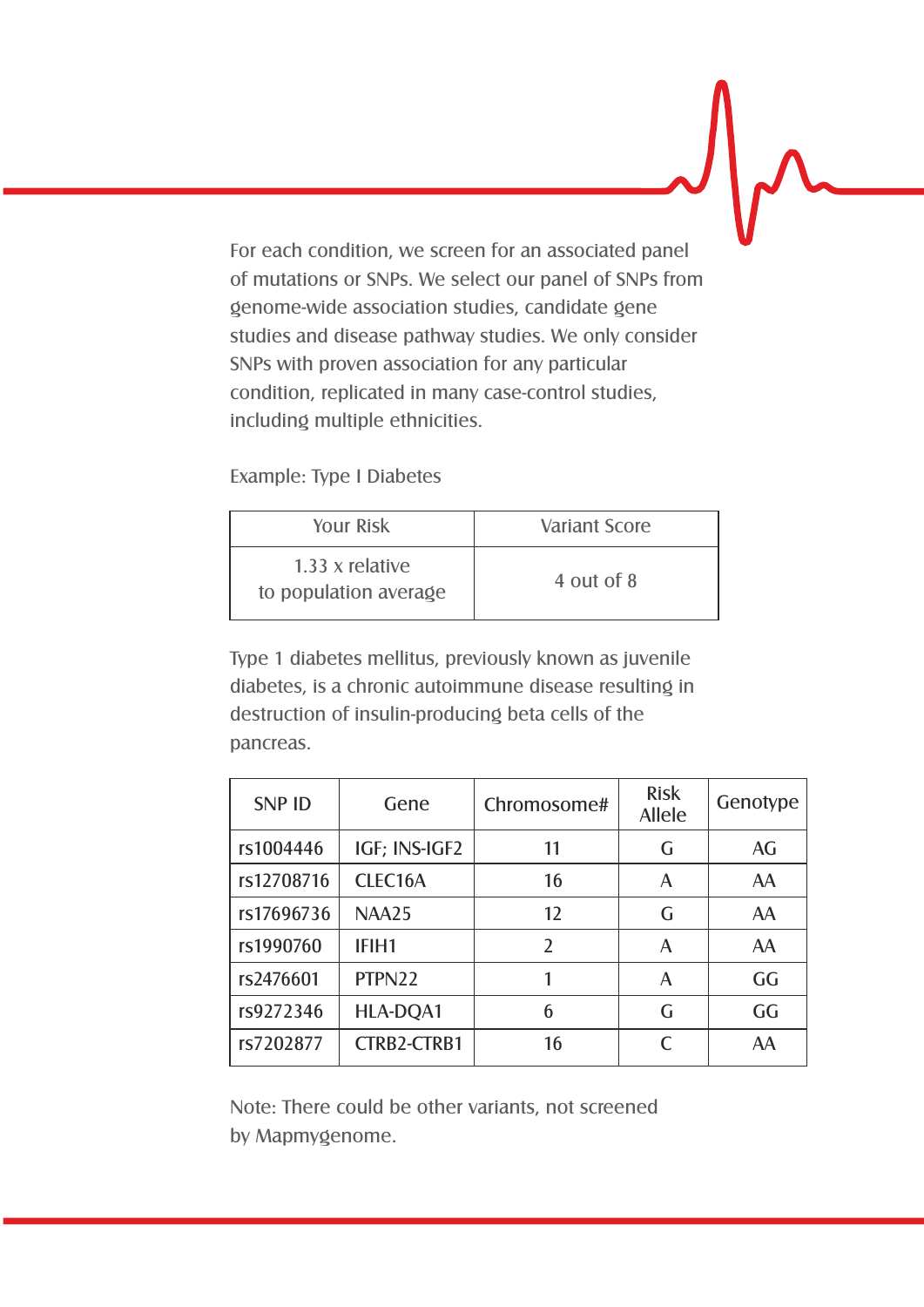

Knowing your genetic composition will help you understand better your chances of developing a disease in the future. If you are already susceptible to a particular disease, say diabetes, you can custom-tailor a treatment option that is more suitable for your body's tolerance / toxicity towards certain drugs.

## Possible Outcomes of a Cardiomap™ Genetic Test

- 1) A positive result indicates that a disease-causing mutation was identified in the tested individual.
- 2) A negative result in an individual with cardiovascular disease does not rule out a genetically inherited cause. Possible reasons for a negative result could be:
	- •The patient may have a mutation in a part of a cardiovascular disease gene that was not covered by the test.
	- The patient does not have a heritable form of cardiovascular disease.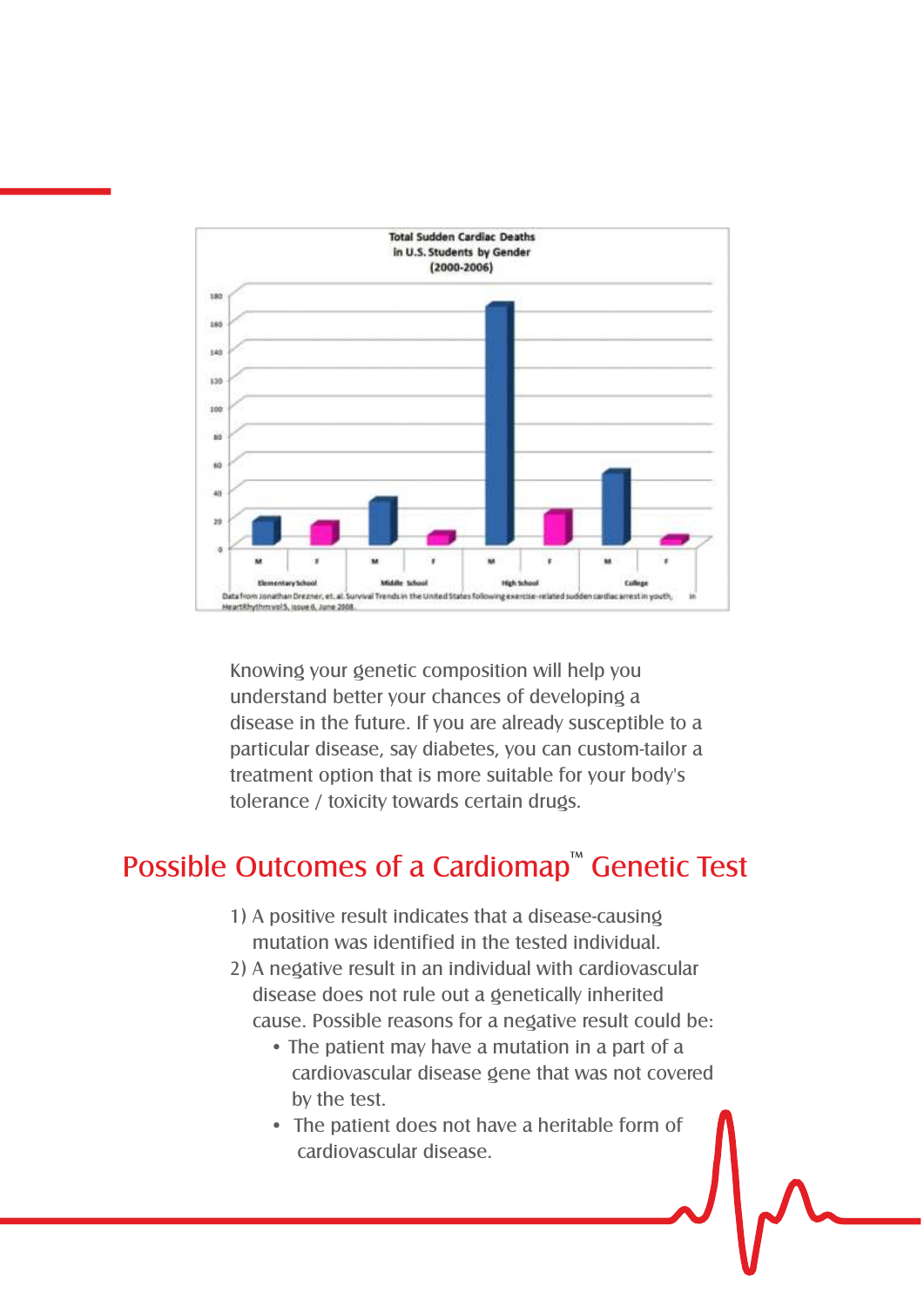# The Cardiomap™ Advantage

A personalized genomic test like Cardiomap" is not just a genetic test but a complete package. We offer:

- 1) Pre-test counseling: for customers who are having second thoughts about taking the tests.
- 2) Post-test counseling: we offer and strongly recommend genetic counseling after you receive your report, to correctly understand the clinical relevance and check for follow-ups with your physician (if necessary).
- 3) Periodic updates: for the initial one year. Your report is updated regularly keeping in track with current research and latest databases registered worldwide. After you sign up for any personalized genomic test with Mapmygenome, you will receive free updates for a whole year, as and when we add new conditions, or in case we upgrade to a different database.